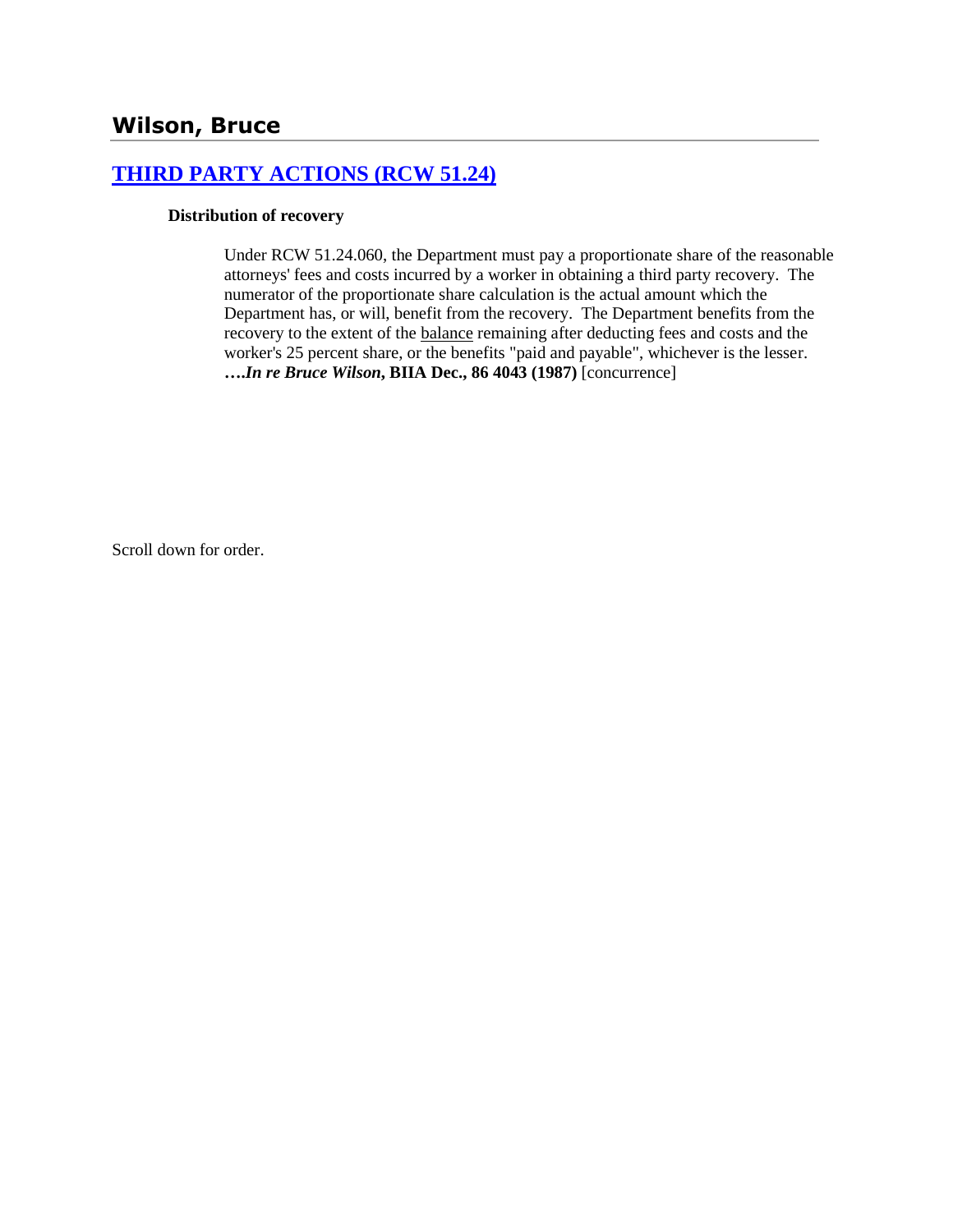#### **BEFORE THE BOARD OF INDUSTRIAL INSURANCE APPEALS STATE OF WASHINGTON**

**)**

**IN RE: BRUCE WILSON ) DOCKET NO. 86 4043**

**CLAIM NO. H-847312 ) DECISION AND ORDER**

APPEARANCES:

Claimant, Bruce Wilson, by Knies & Robinson, per David W. Robinson

Employer, Haskell Corporation, by James L. Groves Co., per William Hebeler

Department of Labor and Industries, by The Attorney General, per Stephen A. Eggerman and Zimmie Caner, Assistants

This is an appeal filed by the claimant on November 5, 1986 from an order of the Department of Labor and Industries dated October 20, 1986 which adhered to the provisions of an order dated March 18, 1986 which, pursuant to RCW 51.24.060, distributed the claimant's third party recovery of \$145,000.00 as follows: (1) net share to attorney for fees and costs \$53,351.38; (2) net share to claimant \$48,200.71; and (3) net share to the Department \$43,447.91. The Department order is **AFFIRMED**.

### **ISSUE**

Whether, in a "deficiency" third party recovery, the Department's proportionate share of attorney fees and costs is based on the amount of workers' compensation benefits "paid and payable' under the Act or on the balance available after first deducting attorney fees and costs and the worker's 25% guaranteed share of the recovery?

# **DECISION**

On April 10, 1981, Bruce Wilson sustained injuries to his head and neck during the course of his employment with Haskell Corporation. Thereafter, Mr. Wilson brought a third party action against General Electric Corporation. In October 1985, the third party action was settled for a total cash recovery of \$145,000.00. On October 20, 1986, the Department of Labor and Industries issued an order adhering to the provisions of an order dated March 18, 1986 which, pursuant to RCW 51.24.060, ordered the distribution of the \$145,000.00 third party recovery as follows: \$53,351.38 to the claimant's attorneys for fees and costs; \$48,200.71 to the claimant, Bruce Wilson; and \$43,447.91 to the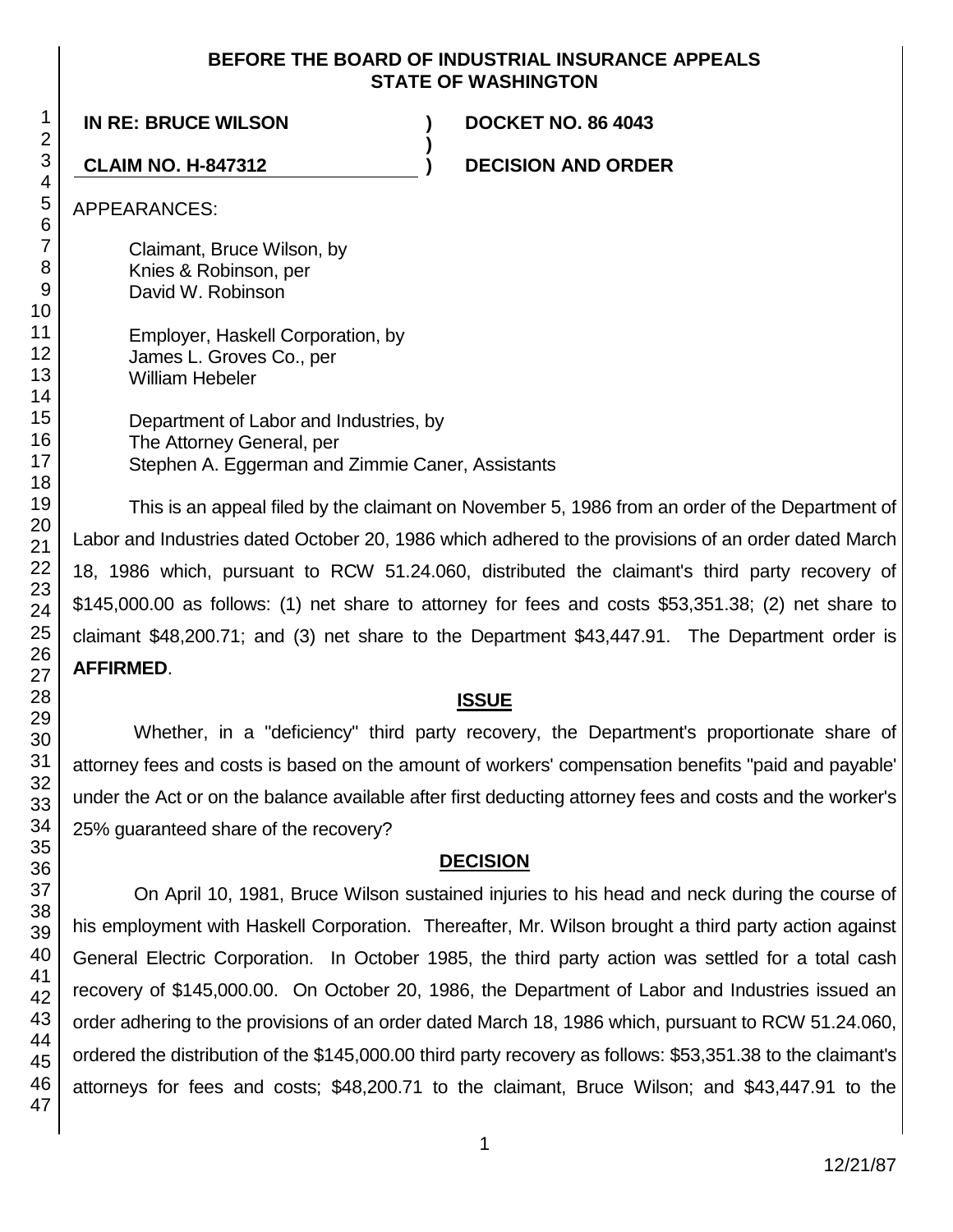Department. Mr. Wilson appealed, maintaining that the Department overstated the portion of the third party recovery it is entitled to receive because it understated its proportionate share of attorney fees and costs.

The statutory scheme for distributing a third party recovery by an injured worker has undergone many changes since the passage of the Industrial Insurance Act. As of the date of Mr. Wilson's recovery in October 1985, RCW 51.24.060(1), as then<sup>1</sup> last amended by Laws of 1984 Ch. 218, § 5, read in relevant part:

> If the injured worker or beneficiary elects to seek damages from a third person, any recovery made shall be distributed as follows:

> (a) The costs and reasonable attorneys' fees shall be paid proportionately by the injured worker or beneficiary and the department and/or self-insurer;

> (b) The injured worker or beneficiary shall be paid twenty-five percent of the balance of the award; Provided, That in the event of a compromise and settlement by the parties, the injured worker or beneficiary may agree to a sum less than twenty-five percent;

> (c) The department and/or self-insurer shall be paid the balance of the recovery made, but only to the extent necessary to reimburse the department and/or self-insurer for compensation and benefits paid;

> (i) The department and/or self-insurer shall bear its proportionate share of the costs and reasonable attorneys' fees incurred by the worker or beneficiary to the extent of the benefits paid or payable under this title; Provided, That the department or self-insurer may require court approval of costs and attorneys' fees or may petition a court for determination of the reasonableness of costs and attorneys' fees.

> (ii) The sum representing the department's and/or self-insurer's proportionate share shall not be subject to subsection (1)(d) and (e) of this section.

> (d) Any remaining balance shall be paid to the injured worker or beneficiary;

> (e) Thereafter no payment shall be made to or on behalf of a worker or beneficiary by the department and/or self-insurer for such injury until the amount of any further compensation and benefits shall equal any such remaining balance. Thereafter, such benefits shall be paid by the department and/or self-insurer to or on behalf of the worker or beneficiary

l  $1$  RCW 51.24.060 was amended by Laws of 1986, Ch. 305, § 403. That amendment involved provisions which are not relevant to this appeal.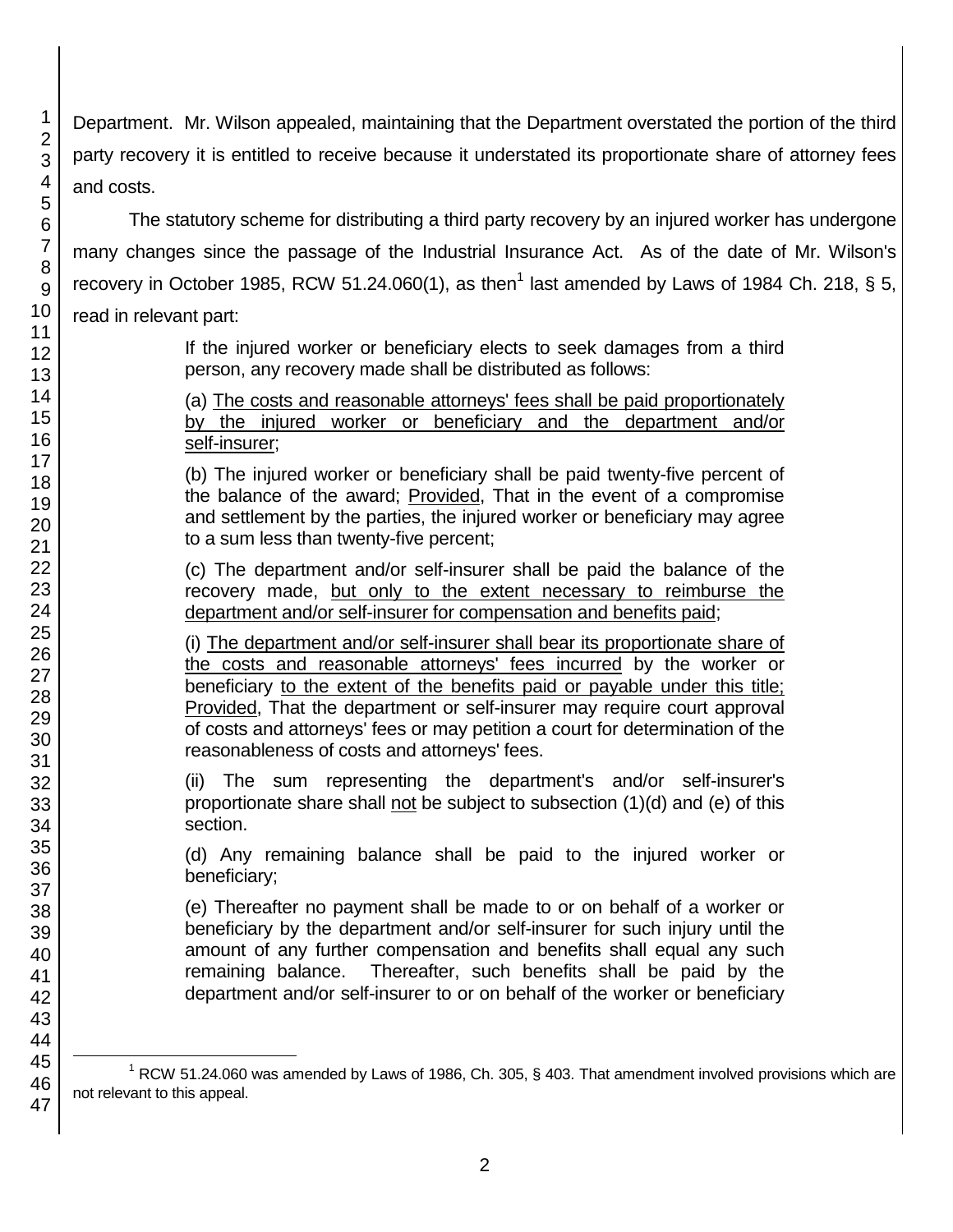| 1<br>$\overline{2}$<br>3                       | added)                                                                                                                                | as though no recovery had been made from a third person. (Emphasis                                                                                                                                                                   |  |
|------------------------------------------------|---------------------------------------------------------------------------------------------------------------------------------------|--------------------------------------------------------------------------------------------------------------------------------------------------------------------------------------------------------------------------------------|--|
| 4<br>5                                         | DISTRIBUTION OF GROSS RECOVERY<br>А.                                                                                                  | The Department calculated the distribution of Mr. Wilson's third party recovery as follows:2                                                                                                                                         |  |
| 6<br>7<br>8<br>9<br>10<br>11<br>12<br>13<br>14 | \$145,000.00<br>-48,333.33<br>\$ <u>-5,018.05</u><br>91,648.62<br><u>-22,912.16</u><br>\$<br>68,736.46<br>\$<br>69,827.04<br>\$<br>-- | <b>Gross Recovery</b><br>Less Attorney's Fees<br>Less Litigation costs incurred<br><b>Net Recovery</b><br>Less Claimant's 25% Share of Net Recovery<br><b>Balance</b><br>Less DLI And/Or SIE Lien<br><b>Excess Subject to Offset</b> |  |
| 15<br>16<br>17                                 | В.<br>1. Entitlement:                                                                                                                 | DLI/SIE PROPORTIONATE SHARE OF ATTORNEY'S FEE(S) AND COSTS                                                                                                                                                                           |  |
| 18<br>19<br>20<br>21<br>22                     | \$<br>\$<br>\$<br>2. Proportion:                                                                                                      | Benefits and Compensation Paid (Lien)<br>Plus Benefits and Compensation To be Paid<br>Entitlement                                                                                                                                    |  |
| 23<br>24<br>25<br>26                           | $47.40 \% =$<br>\$145,000.00                                                                                                          | (Entitlement of Balance, whichever is less)<br>\$68,736.46 divided by (Gross Recovery)                                                                                                                                               |  |
| 27<br>28<br>29                                 | 3. Proportionate Share:<br>(Proportion) 47.40% X \$53,351.38 (Atty. Fees & Costs) =<br>\$25,288.55                                    |                                                                                                                                                                                                                                      |  |
| 30<br>31                                       | <b>DISTRIBUTION OF NET SHARES</b><br>C.                                                                                               |                                                                                                                                                                                                                                      |  |
| 32<br>33                                       | 1. DLI/SIE Net Share for Distribution:                                                                                                |                                                                                                                                                                                                                                      |  |
| 34                                             | \$68,736.46                                                                                                                           | (Lien or Balance, whichever is Less)                                                                                                                                                                                                 |  |
| 35<br>36<br>37                                 | \$25,288.55                                                                                                                           | Less (Proportionate Share of Attorney's<br>Fee(s) & Costs)                                                                                                                                                                           |  |
| 38                                             | <u>\$43,447.91</u>                                                                                                                    | (DLI/SIE Net Share of Recovery)                                                                                                                                                                                                      |  |
| 39<br>40                                       | <b>Claimant's Net Share for Distribution:</b>                                                                                         |                                                                                                                                                                                                                                      |  |
| 41                                             | <u>\$22,912.16</u>                                                                                                                    | Claimant's 25%                                                                                                                                                                                                                       |  |
| 42<br>43                                       | 25,288.55                                                                                                                             | Plus DLI/SIE Share of Attorney's Fees and Costs                                                                                                                                                                                      |  |
| 44<br>45                                       | \$-<br>48,200.71                                                                                                                      | Plus Excess Subject to Offset<br>Net Share of Recovery                                                                                                                                                                               |  |
| 46<br>47                                       |                                                                                                                                       |                                                                                                                                                                                                                                      |  |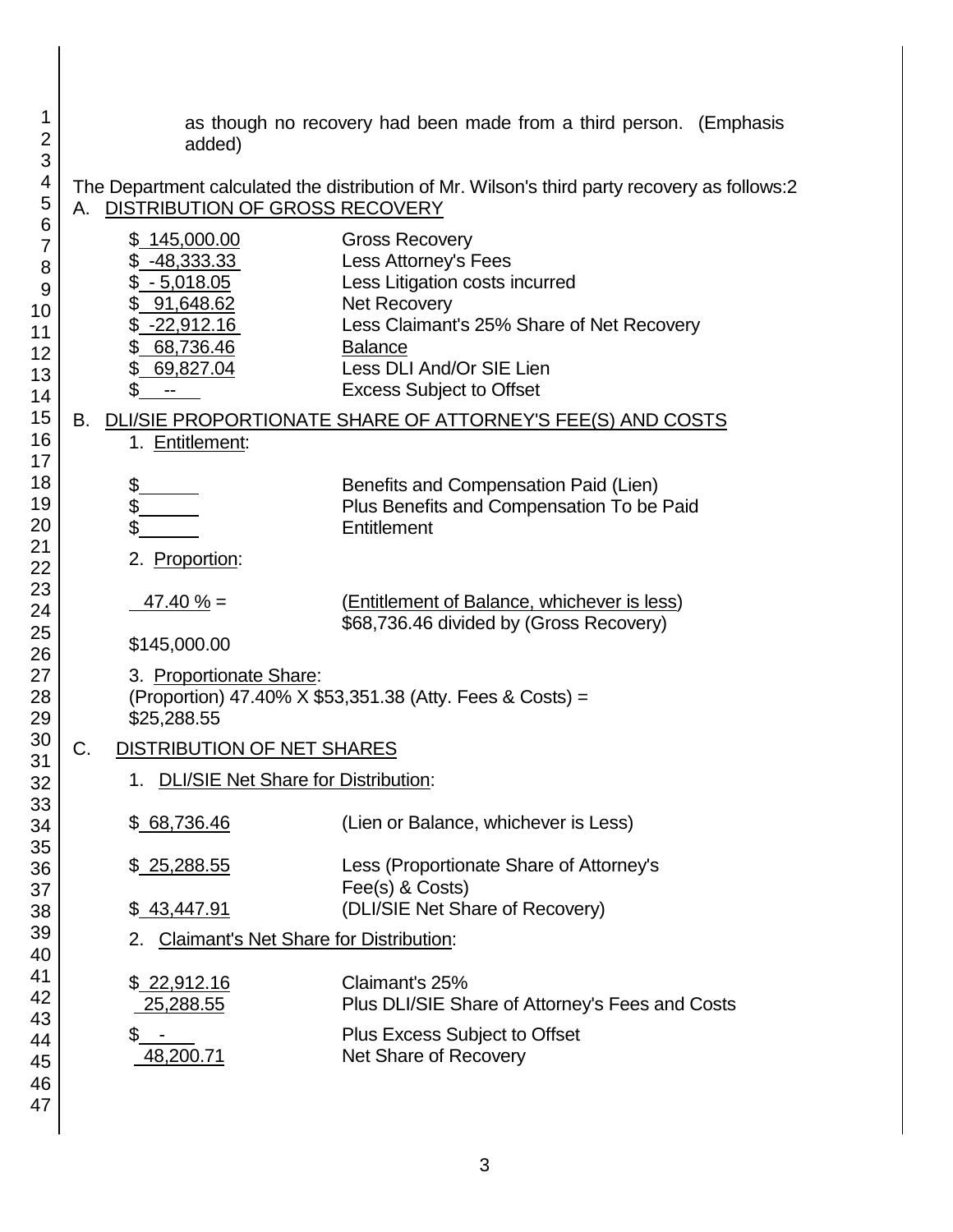The benefits paid to Mr. Wilson by the Department as of March 17, 1986 totalled \$69,827.04. The parties stipulated that the benefits "paid and payable" under this claim are greater than the third party recovery, after deducting attorney fees and costs and the claimant's 25% share under RCW 51.24.060(1)(b). Hence, it is agreed that the \$68,736.46 "balance" is insufficient to satisfy the Department's lien, let alone create any right of offset by the Department against predicted future benefits otherwise payable under the claim. See RCW 51.24.060(1)(e).

The Department calculates its proportionate share of attorney fees and costs in a third party recovery by dividing the lesser of the **balance** or the benefits paid and payable ("entitlement"; See RCW 51.24.090(1)) by the gross recovery, and multiplying the resulting percentage by the total attorney fees and costs. In this case, since the balance was less than the benefits "paid and payable" (in fact, less than benefits already "paid"), the Department divided the balance of \$68,736.46 by the gross recovery of \$145,000.00, thereby determining that it was responsible for only 47.4% of the attorney fees and costs. That percentage was multiplied by the total attorney fees and costs (\$53,351.38) to arrive at the \$25,288.55 figure which the Department determined to be its proportionate share of attorney fees and costs.

Mr. Wilson contends that RCW 51.24.060(1)(c)(i) mandates that the numerator the Department should use in calculating the percentage of attorney fees and costs for which it is liable must be the amount of benefits "paid and payable" under the Act. He argues that the language of RCW 51.24.060(c)(i) is clear and unambiguous and supports his position. In addition, Mr. Wilson maintains the Industrial Insurance Act is to be liberally construed in favor of the injured worker, and therefore, any ambiguity in the statutory scheme should be construed in his favor.

We admit that RCW 51.24.060 is not a model of clarity, in that it is difficult to discern the overall legislative intent from the language of the statute itself. The word "proportionately" and the phrase "proportionate share of the costs and reasonable attorneys' fees incurred by the worker or beneficiary to the extent of benefits paid or payable" as used in RCW 51.24.060(1)(a) and (c)(i), respectively, are confusing and possibly inconsistent. It is simply not clear from the language of the statute whether the Department's method of determining its proportionate share of attorney fees and costs or Mr. Wilson's method is what the Legislature contemplated. When faced with ambiguous statutory language, it is appropriate for us to look to the legislative history surrounding the statute in question in order to ascertain the Legislature's intent. See Paulson v. Pierce County, 99 Wn.2d 645, 664 P.2d 1202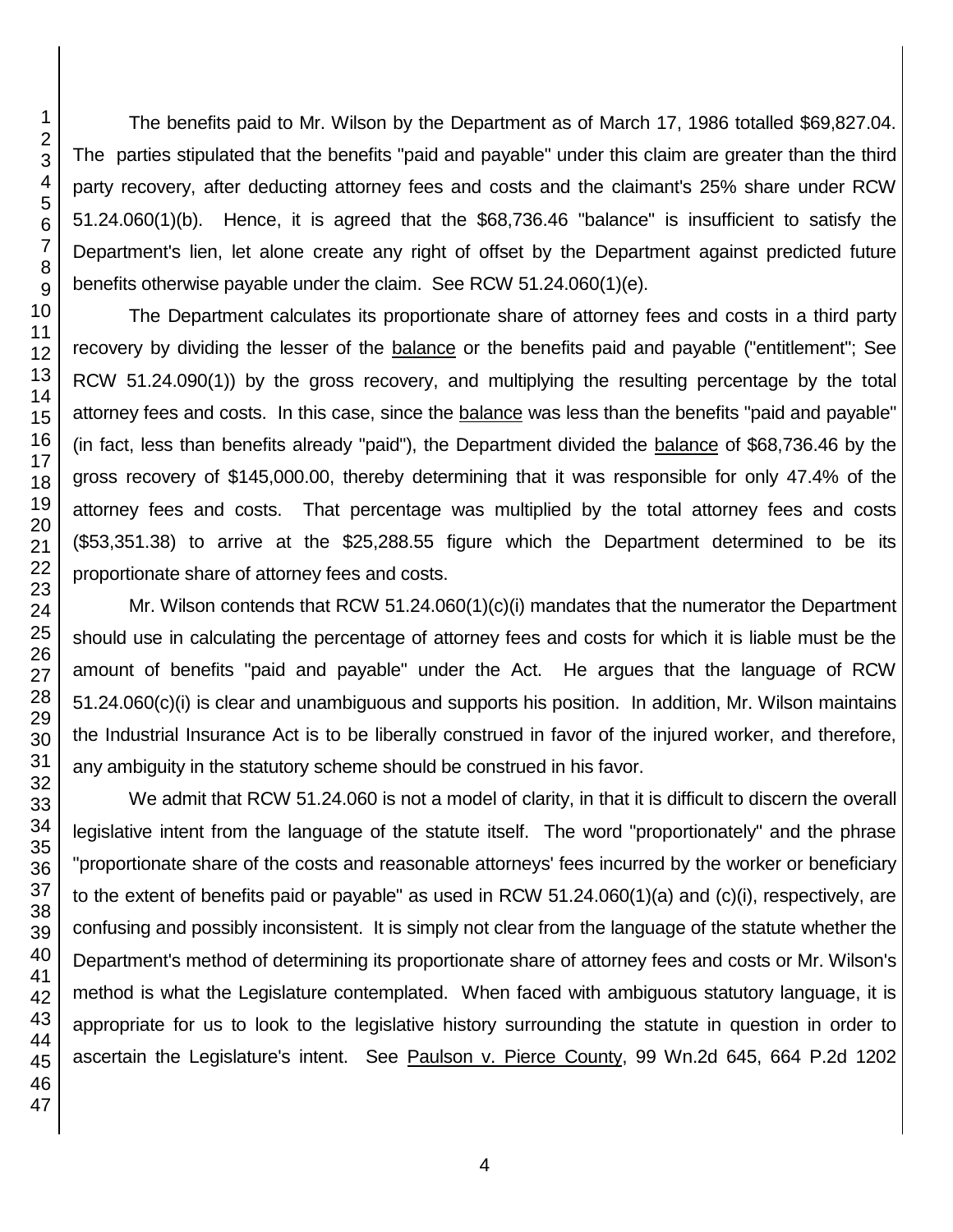(1983) and State Board of Transportation v. State Employees Insurance Board, 97 Wn.2d 454, 645 P.2d 1076 (1982).

As originally enacted, the Industrial Insurance Act provided that an injured worker must elect between pursuing his remedy at law against a third party tortfeasor or pursuing a claim for worker's compensation benefits. Laws of 1911, Ch. 74, ] 3. The worker could not receive worker's compensation benefits during the pendency of the action at law and was solely responsible for any litigation expenses incurred, regardless of the outcome. See, Lowry v. Department of Labor and Industries, 21 Wn.2d 538, 151 P.2d 822 (1944). This strict election of remedies requirement constituted a major disincentive to the worker's pursuit of a possible third party action.

In 1957, the statutory scheme was dramatically changed to allow an injured worker to receive worker's compensation benefits and at the same time pursue a claim against the third party. Laws of 1957, Ch. 70, § 23; RCW 51.24.010. The Department's interest, as the worker's compensation provider, was protected by the creation of a statutory lien and right of reimbursement from the third party recovery for benefits it had paid.

In 1961, RCW 51.24.010 was again amended to require the Department to share in the litigation expenses incurred by the injured worker in bringing a successful third party suit. Laws of 1961, Ch. 274, § 7. The requirement that the Department share in the litigation expenses increased the claimant's net recovery by the amount of the Department's contribution to attorney fees and costs. However, when the Department's lien (i.e., benefits paid) equaled or exceeded the gross recovery, the Department was entitled to the entire recovery. The worker, who had assumed the risk of bringing the third party litigation, was left with only the benefits provided under the Industrial Insurance Act.

In 1977, the Legislature repealed RCW 51.24.010 and enacted a new third-party-action statute. Laws of 1977, 1st Ex. Sess., Ch. 85, § 4. Under this new scheme, which included RCW 51.24.060, attorney fees and costs were a first charge against the third party recovery. Rhoad v. McLean Trucking Company, 102 Wn.2d 422, 686 P.2d 453 (1984). For the first time, a worker was guaranteed 25% of the recovery (after the deduction of litigation expenses). This prevented the benefit provider from claiming the entire net recovery in satisfaction of its lien, thus removing the disincentive to a worker's pursuit of the third party action. However, the 1977 amendment also deleted any requirement that attorney fees and costs be shared proportionately by the benefit provider.

In 1983, the requirement that the Department and/or the self-insured employer share proportionately in litigation expenses was restored to the statutory scheme. Laws of 1983, Ch. 211, §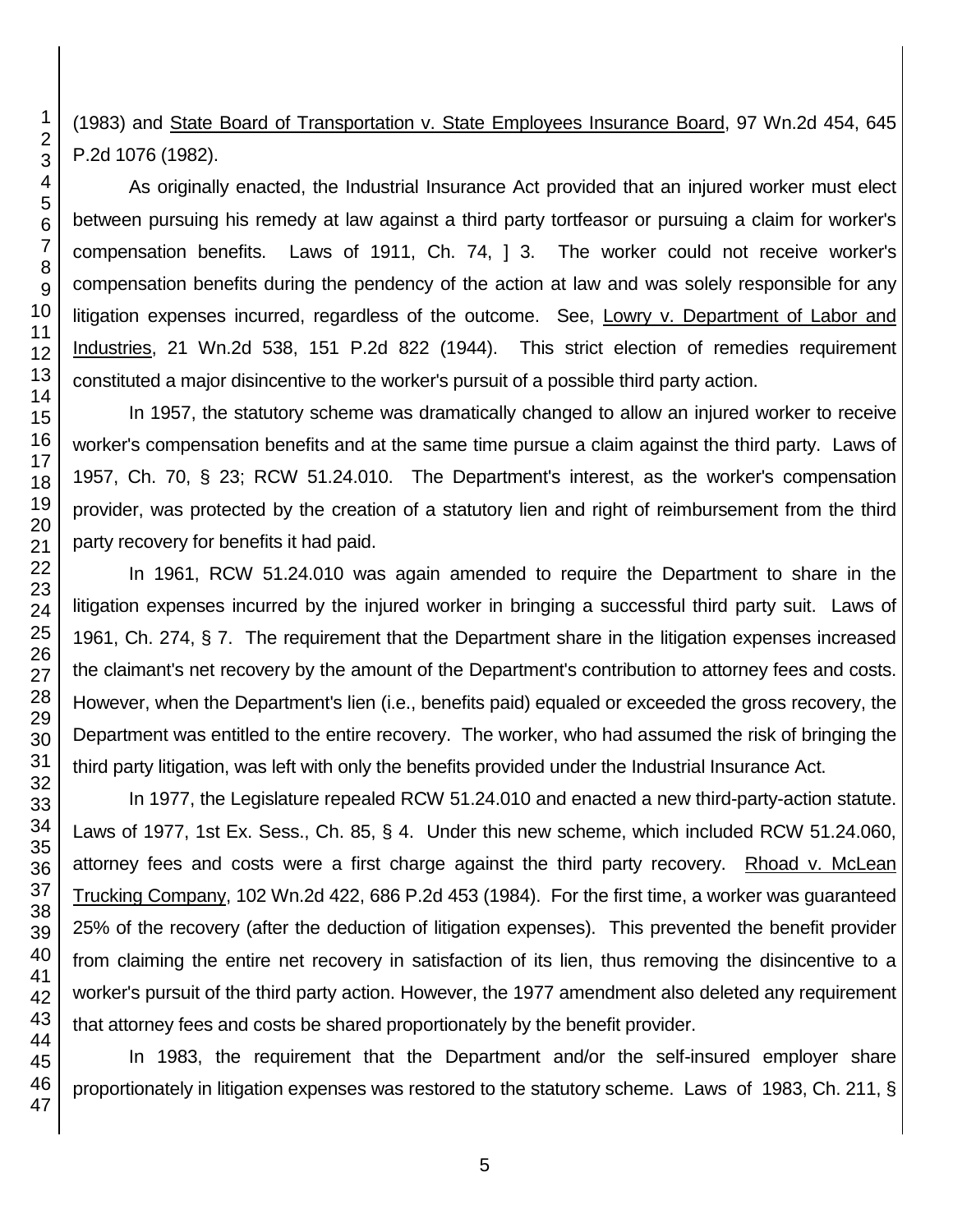2. However, the proportionate sharing requirement was simply tacked onto the 1977 distribution framework. The priorities of the various statutory shares remained unchanged.

The legislative purpose which emerges from this legislative history is that the Department is to pay its proportionate share of the reasonable attorney fees and costs incurred by a worker in obtaining a third party recovery. We believe the Department's proportionate share can only be calculated by using as the numerator in that calculation the actual amount which the Department has, or will, benefit from the recovery. The Department benefits from a third party recovery to the extent of the balance or the benefits "paid and payable", whichever is the lesser. Since, in the instant case, the balance available to satisfy past and future claim costs is insufficient to satisfy worker's compensation benefits paid to date, the balance (\$68,736.46) is the proper numerator to be used in calculating the percentage of attorney fees and costs for which the Department is liable to Mr. Wilson.

Mr. Wilson relies upon the language in RCW  $51.24.060(1)(c)(i)$  which provides that the Department and/or the self-insurer shall bear its proportionate share of attorney fees and costs "to the extent of benefits paid or payable". He suggests that, regardless of the amount actually available to the Department or self-insurer to satisfy past and future claim costs, the Department and/or self-insurer should pay a percentage of fees and costs based on a calculation in which "benefits paid or payable" is the numerator of such calculation. We cannot accept this construction of RCW 51.24.060. We believe the language "to the extent of benefits paid or payable" means that the Department, when it determines its share of attorney fees and costs, must take into consideration not only the benefits which have been paid on the claim but also any benefits which are, at the time of settlement, estimated to be payable in the future. However, when, as in the instant case, the benefits "paid or payable" exceed the balance available to the Department after deducting attorney fees and costs and the worker's 25% share, it is the balance figure which must be used since that is the maximum extent to which the Department can benefit from the third party recovery. If this were not the case then the Department and/or self-insurer would bear a disproportionate share of the attorney fees and costs as demonstrated by the following hypothetical:

| 1. | \$180,000.00 | Gross recovery                    |
|----|--------------|-----------------------------------|
| 2. | $-80,000.00$ | Less attorney's fees and costs    |
|    |              | (RCW 51.24.060(1)(a))             |
| 3. | 100,000.00   | Net recovery                      |
| 4. | $-25,000.00$ | 25% of net recovery to the worker |
|    |              | (RCW 51.24.060(1)(b))             |
| 5. | 75,000.00    | <b>Balance</b>                    |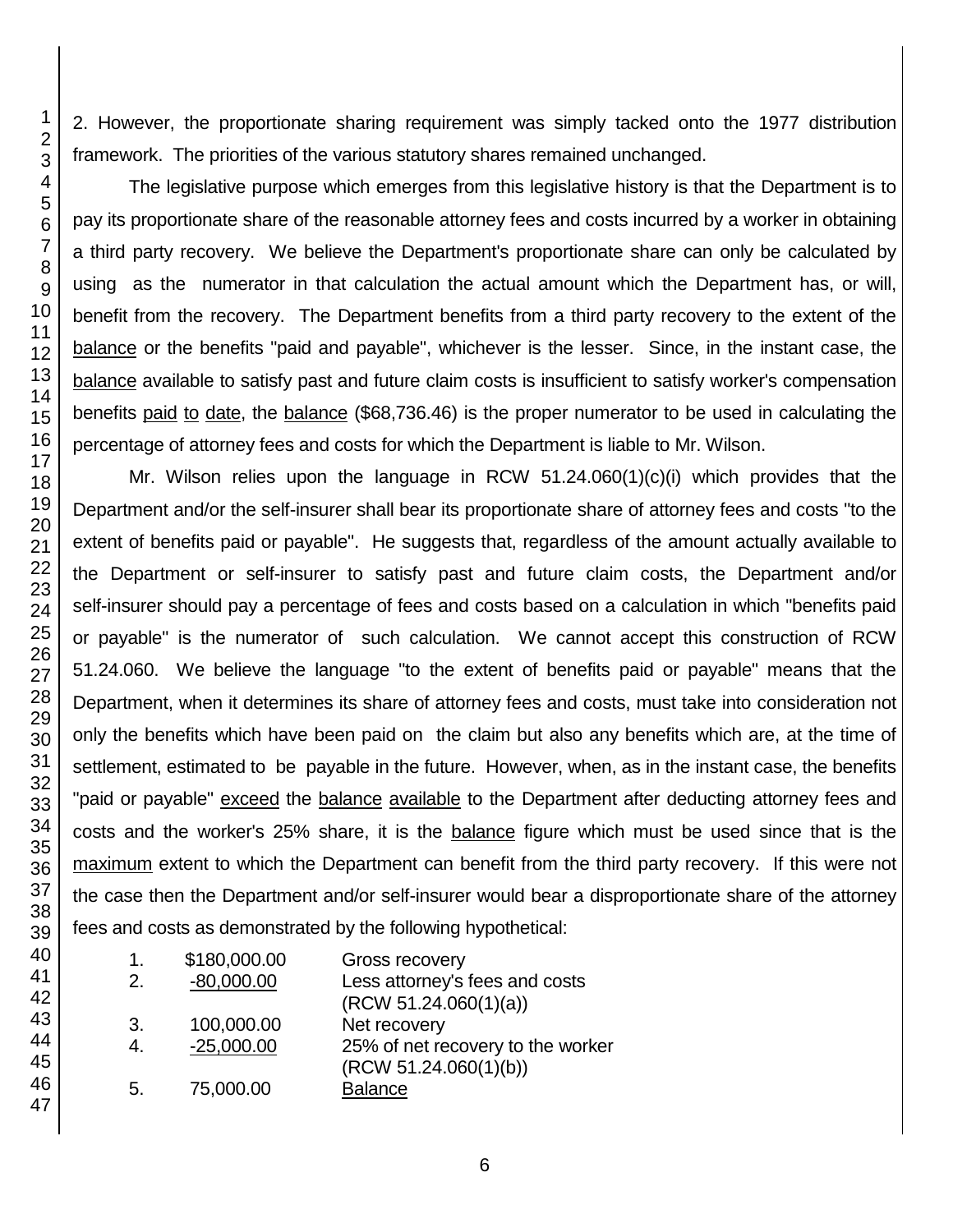| 6.             | 100,000.00                                                                                | Benefits paid                                                                                                                                                                      |
|----------------|-------------------------------------------------------------------------------------------|------------------------------------------------------------------------------------------------------------------------------------------------------------------------------------|
| 7 <sub>1</sub> | 100,000.00<br>200,000.00<br>-0-                                                           | Estimated benefits to be paid<br>Benefits paid or payable<br><b>Excess to claimant (RCW</b><br>51.24.060(1)(d)) which would be<br>subject to offset under<br>(RCW 51.24.060(1)(e)) |
| 8.             | Proportionate share of fees and costs<br>$P$ anofits poid as povable $-200,000 - 111,101$ |                                                                                                                                                                                    |

|                       | Benefits paid or payable = $200,000 = 111.1\%$ |
|-----------------------|------------------------------------------------|
| <b>Gross Recovery</b> | 180,000                                        |

We cannot conceive that the Legislature could have intended that the Department and/or self-insurer would ever be obligated to pay 111.1% of the attorney fees and costs incurred in making a third party recovery.

Mr. Wilson's argument that RCW 51.24.060(1)(e) supports his position is likewise without merit. If there were a recovery in which the balance exceeded the benefits "paid and payable" under the Act, then the Department would use as the numerator the benefits "paid and payable" when calculating its proportionate share of attorney fees and costs and not simply the benefits paid as of the date of distribution of the recovery. The benefits "paid or payable" under those circumstances would be the amount the Department has, and will, benefit from the third party recovery. It must, so to speak, pay the "freight" on any excess recovery which will likely inure to its benefit in the future. The Department would then be paying its share of the attorney fees and costs in proportion to the benefit it actually has or will receive from the recovery.

The Department's position is further reinforced by Ravsten v. Department of Labor and Industries, 108 Wn.2d 143, 735 P.2d 265, (1987). Ravsten is not directly on point, as the issue in the instant case was not before the court and the statute there controlling, RCW 51.24.010, was subsequently repealed and replaced by RCW 51.24.060. However, RCW 51.24.010 did contain the following language:

> In any action brought under this section wherein recovery is made by compromise and settlement or otherwise, the department . . . to the extent of the benefits paid or payable under this title, shall bear its proportionate share of attorneys fees and costs incurred by the injured workman. . . (Emphasis added)

In determining the Department's proportionate share of attorney fees and costs in Ravsten, the court indicated that the Department is responsible for fees and costs only to the extent the third party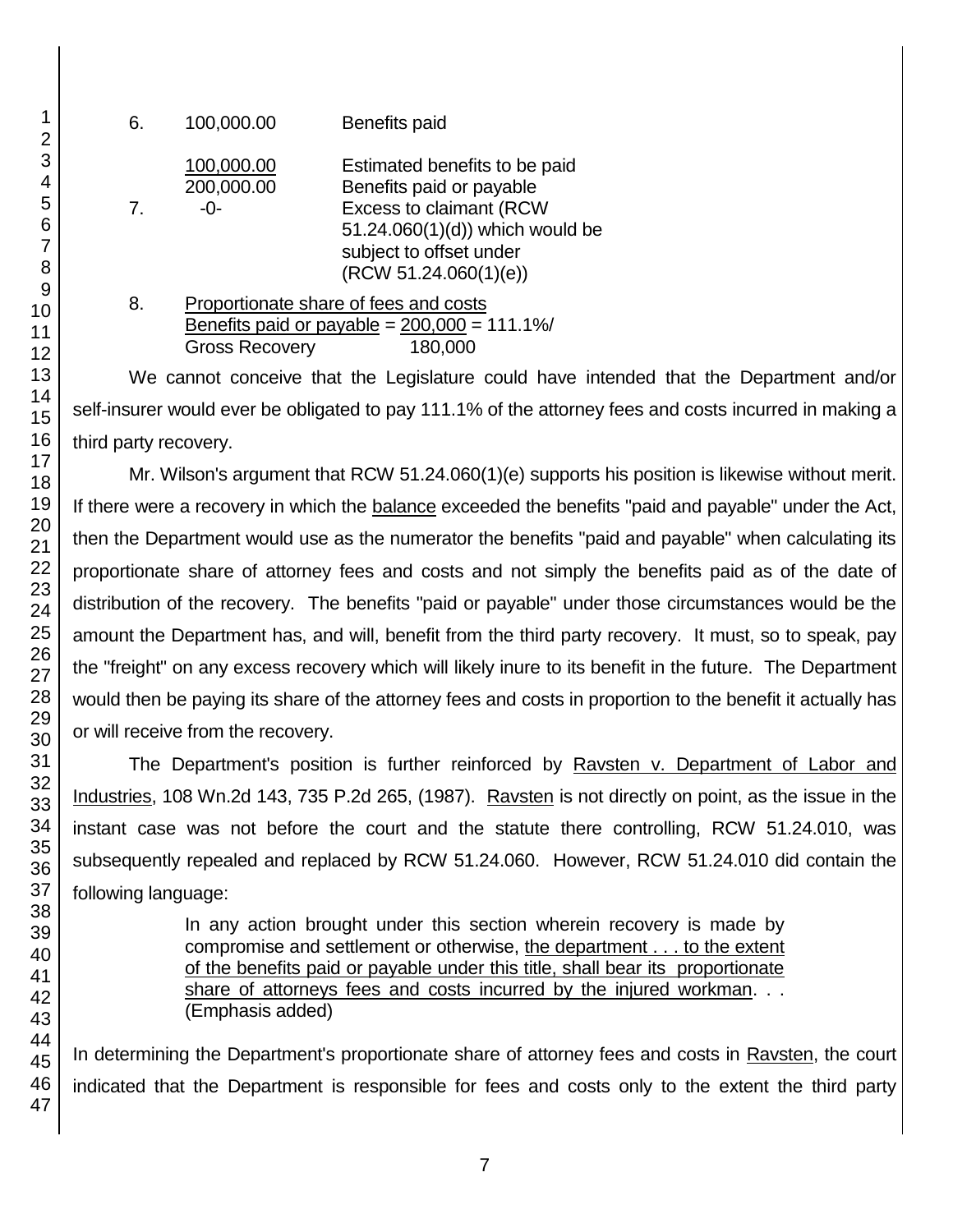recovery can be applied to reduce the Department's obligation to pay compensation and benefits. Ravsten, at 149-50.

Mr. Wilson relies on language in Ravsten which approves a calculation of the proportionate share of attorney fees and costs based on benefits "paid and payable". We believe, however, that his reliance on Ravsten is misplaced, as the third party recovery involved in Ravsten was not a "deficiency" recovery (i.e., one which resulted in less than the "entitlement" under the Act). In Ravsten, the balance clearly exceeded any benefits "paid and payable" under the Act.

Our prior Decision and Order in the case of In re Steven J. McGee, BIIA Dec., 70,119 (1987) also supports the Department's position. In McGee we stated:

> The claimant also filed a proposed distribution plan. However, his plan is incorrect . . . inasmuch as it would place the full burden of payment of attorney's fees and costs on the benefit provider whenever the gross recovery was equal to or less than the total benefits paid, a result inconsistent with the "proportionate" language of RCW 51.24.060(1)(a) and  $(c)(i)$ .

We should note that in the instant case the balance available to the Department is insufficient to satisfy its lien for benefits paid. Our decision assumes that if the balance exceeded the extent of benefits "paid" but was less than the total amount of benefits "paid and payable", the Department would nevertheless base its proportionate share of fees and costs on the entire amount of the balance. It is, of course, unnecessary in this case for us to determine whether the Department has correctly calculated the extent of benefits "paid and payable", or whether a worker, an employer or the Department would be entitled to an adjustment in the liability for attorney fees and costs in the event the Department's estimate of benefits "paid and payable" later proved to be incorrect.

After consideration of the Proposed Decision and Order and the Petition for Review filed thereto, and a careful review of the entire record before us, we are persuaded that the Department order distributing the third party recovery is correct and should be affirmed.

# **FINDINGS OF FACT**

1. On April 13, 1981, the Department of Labor and Industries received an accident report alleging that on April 10, 1981, claimant was injured during the course of his employment with Haskell Corporation. The claim was accepted, benefits were provided and on June 11, 1982, the Department issued an order closing the claim with compensation as paid to October 31, 1981 and with no award for permanent partial disability. On July 1, 1982, the claimant submitted a protest and request for reconsideration.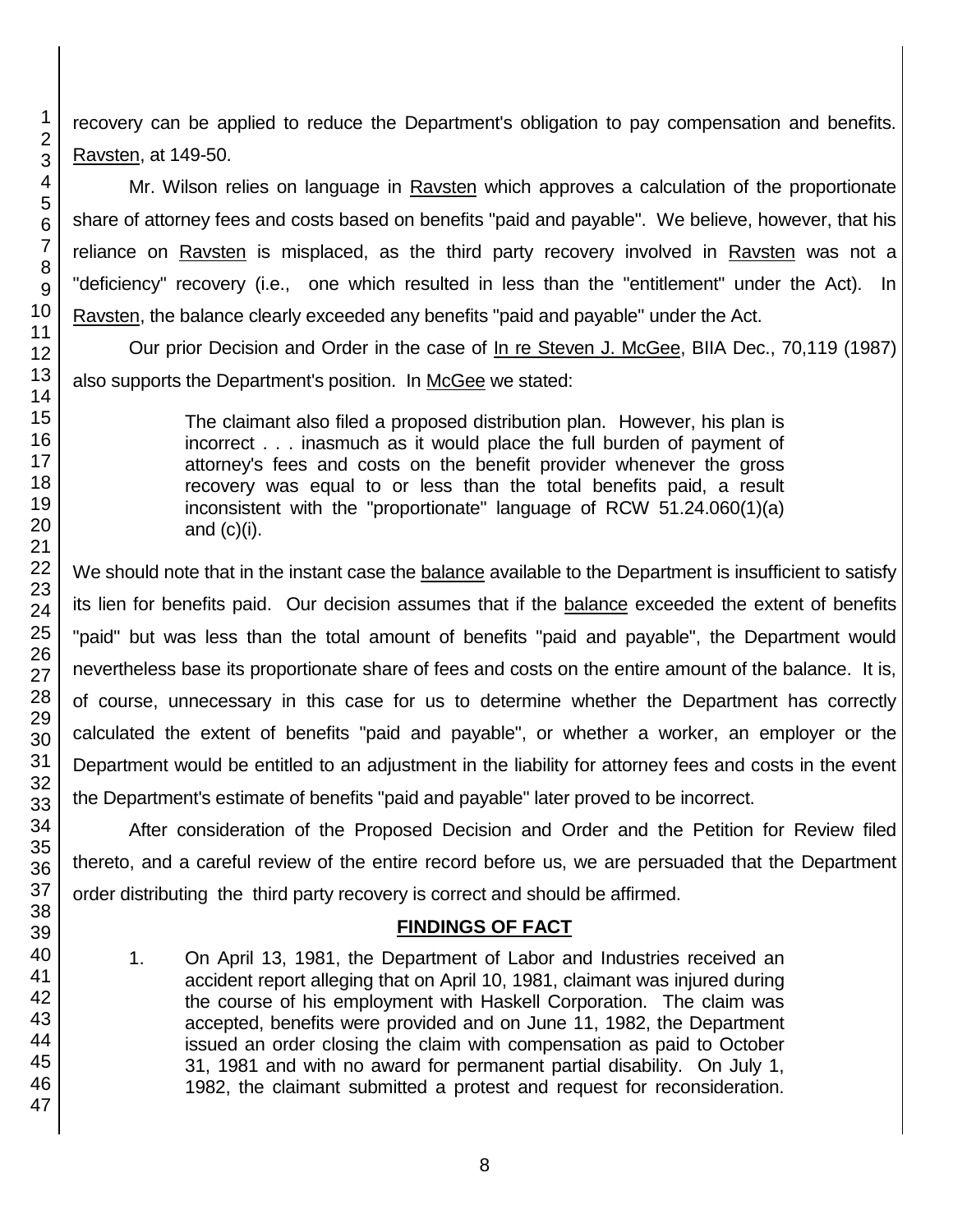On July 6, 1982, the Department issued an order setting aside its June 11, 1982 order and directing that the claim remain open.

On March 18, 1986 the Department issued an order stating that the claimant received a third party recovery in the amount of \$145,000.00 and directing distribution pursuant to RCW 51.24.060 as follows: (1) net share to attorney for fees and costs \$53,351.38; (2) net share to claimant \$48,200.71; and (3) net share to Department \$43.447.91. The order then went on to declare a statutory lien against claimant's third party recovery in the amount of \$69,827.04 and, made demand upon claimant to reimburse the Department in the amount of \$43,447.91. On March 24, 1986, the Department received a protest and request for reconsideration from claimant from the March 18, 1986 Department order.

On October 20, 1986, the Department issued an order adhering to the provisions of its order of March 18, 1986. On November 5, 1986, the claimant filed an appeal from the Department order of October 20, 1986 with the Board of Industrial Insurance Appeals. On December 3, 1986, the Board issued an order granting the appeal, assigning it Docket No. 86 4043 and directing that proceedings be held.

- 2. On April 10, 1981, Mr. Wilson suffered injuries to his head and neck during the course of his employment with Haskell Corporation.
- 3. As a result of his industrial injury of April 10, 1981, Mr. Wilson brought a third party action against the General Electric Corporation and, in October 1985, received a total cash recovery of \$145,000.00.
- 4. Attorney fees of \$48,333.33 and costs of \$5,018.05 were incurred by the claimant in pursuing his third party action.
- 5. The gross third party recovery (\$145,000.00), less attorney fees, (\$48,333.33), less litigation costs (\$5,018.05), and less claimant's 25% share of the net recovery under RCW 51.25.060(1)(b) (\$22,912.16), is less than the industrial insurance benefits which have either been paid or are payable to the claimant under this claim.
- 6. The Department of Labor and Industries benefits from claimant's third party recovery to the extent of \$68,736.46, and its proportionate share of attorney fees and costs is therefore  $47.4\%$  (\$68,786.46  $\div$  \$145,000.00) of the total attorney fees and costs incurred in making the third party recovery. The Department's proportionate share of the \$53,351.38 in attorney fees and costs is \$25,288.55.

# **CONCLUSIONS OF LAW**

- 1. The Board of Industrial Insurance Appeals has jurisdiction over the subject matter and parties to this appeal.
- 2. The Department of Labor and Industries order of October 20, 1986 which adhered to the provisions of its order of March 18, 1986 was a correct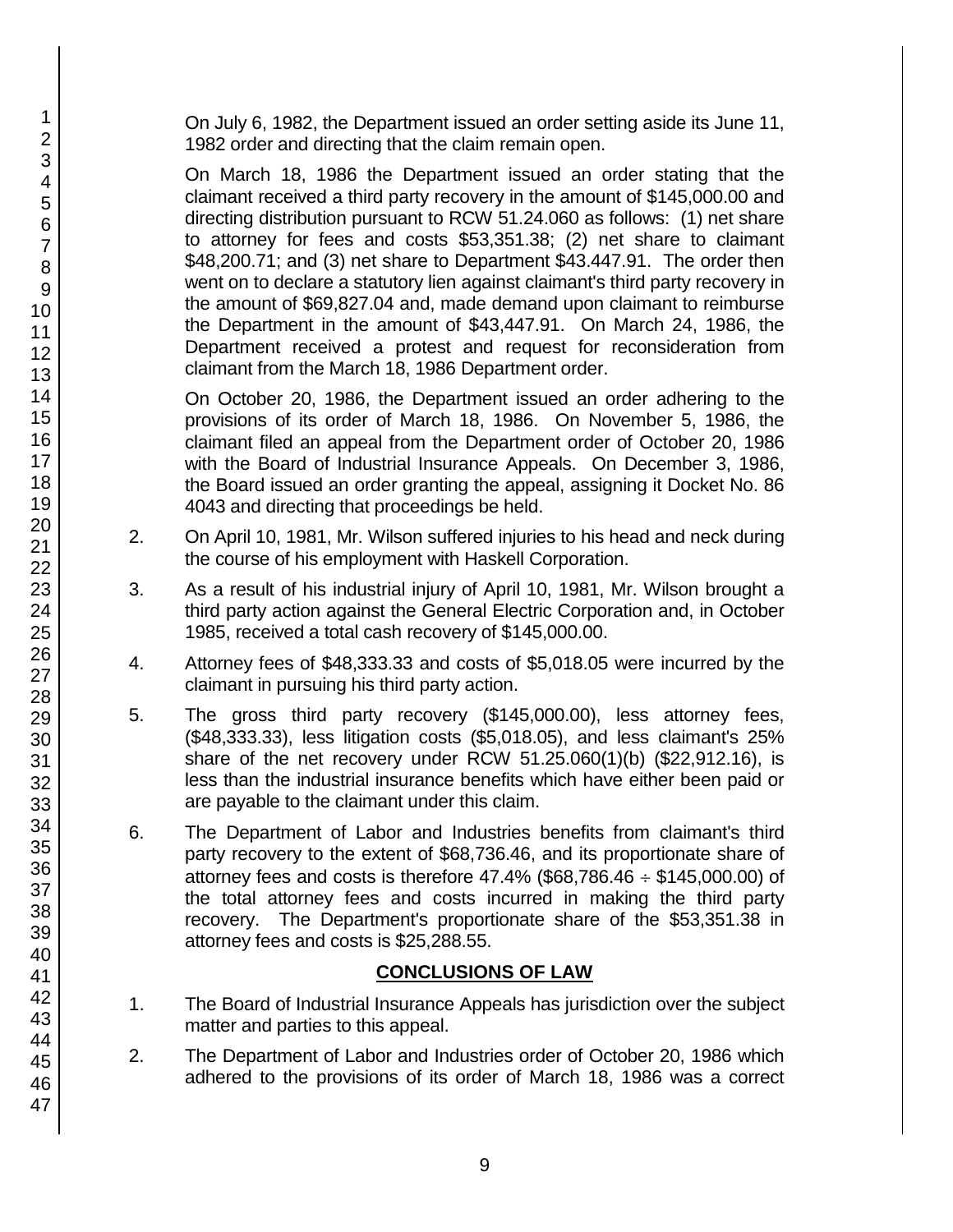application of RCW 51.24.060 and correctly ordered the distribution of the October 1985 third party recovery funds.

- 3. The Department of Labor and Industries' proportionate share of attorney fees and costs under RCW 51.24.060 is \$25,288.55.
- 4. The October 20, 1986 Department order which adhered to the provisions of the Department order of March 18, 1986 which disbursed funds from the October 1985 recovery from a third party and further directed the claimant to reimburse the Department \$43,447.91 is correct and should be affirmed.

It is so ORDERED.

Dated this 21st day of December, 1987.

#### BOARD OF INDUSTRIAL INSURANCE APPEALS

/s/  $\,$ 

SARA T. HARMON Chairperson

/s/  $\,$ 

PHILLIP T. BORK Member

#### **SPECIAL STATEMENT**

I have signed the foregoing Decision and Order affirming the Department's order of October 20, 1986, distributing the funds from claimant's third-party-suit recovery in the manner and amounts set forth therein. I have done so because I, like the Chairperson, do not agree with the claimant's contention regarding some uncalculated additional proportion of the third-party-suit attorney fees and costs for which he claims the Department should be liable. In this regard, it is noted that claimant's counsel makes no argument as to how much, in specific monetary amount, the Department's contribution to his attorney fees and costs should be. It is clear that RCW 51.24.060(1) contemplates a one-time and final distribution of a third-party-suit recovery, and a one-time and final percentage allocation of shares of attorney fees and costs, based on the known amounts of both the third party recovery and the benefits provided under the Act at the time of distribution of the recovery. Subsection (c)(ii). Claimant has not produced evidence that his contention is capable of meeting this objective. Nor has he advanced any specific formula to arrive at a different percentage allocation of attorney fees and costs between himself and the Department, and thereby what he claims his net